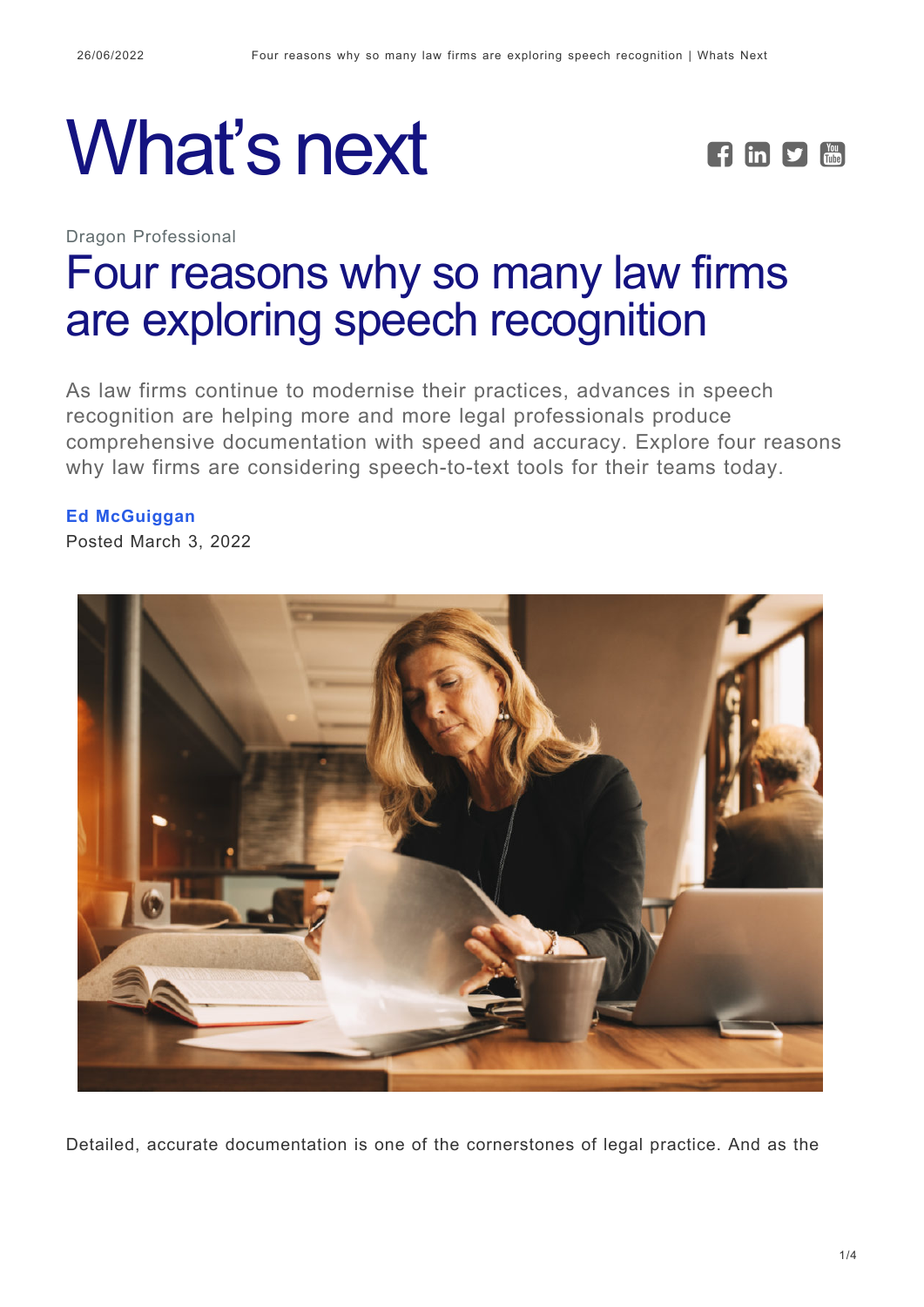industry continues to modernise its practices, many firms are looking to transform this cornerstone with productivity tools such as speech recognition.

[Recent advances in speech recognition](https://www.nuance.com/en-au/dragon/campaign/dragon-legal-hub.html) have opened the door to more innovative ways of working, allowing legal professionals to create everything from case notes to correspondence in a fraction of the time, without relying on costly transcription services. That's why many firms are already adopting the technology into their daily practices.

Don't worry if you're feeling out of the loop. Below, we've gathered four reasons why so many firms are embracing speech recognition today, and some insights on how the technology helps legal professionals in their roles.

#### **1. They want to save their legal professionals hours of work every day**

To understand the documentation challenges they're facing, we asked more than 100 legal professionals and decision-makers about how long they spend typing every day.

80% of respondents told us they spend an average of four hours a day typing for work, using either a physical or digital keyboard. Plus, 73% said they spend at least another hour typing for personal reasons once they've shut down their work computer.

Often, firms will outsource admin work to help reduce this typing burden, but it's a timeconsuming process and an expensive additional cost. And not every task can be outsourced.

91% of the legal professionals surveyed said they send some of their admin work to typists and transcriptionists. But a lot of technical work—such as creating file notes, making case matter updates, and writing contracts—isn't always suitable to delegate. For these tasks, the only way to save time is by improving legal professionals' productivity.

Today's leading speech-to-text solutions empower legal professionals to complete documentation simply by using their voice—which is on average three times faster than typing. This agility can help legal professionals free up as much as three hours every day for more valuable tasks.

### **2. They want to reduce their legal professionals' stress levels**

In the same survey, 94% of legal professionals said they've experienced workplace stress at some point in their careers. Working from home during the pandemic only amplified this stress and, in a lot of cases, led to a dip in legal professionals' productivity.

This should be a cause for concern for any firms looking to prioritise productivity and client service over the next year. Without the right support, they might find their legal professionals underperforming—or even worse, taking long-term sickness or switching to less stressful careers.

Many firms are responding by targeting one of the roots of legal professionals' stress: admin workloads. In the survey, 91% said their workload has contributed to their stress levels, and 58% agreed that they often struggle with the amount of documentation their role requires.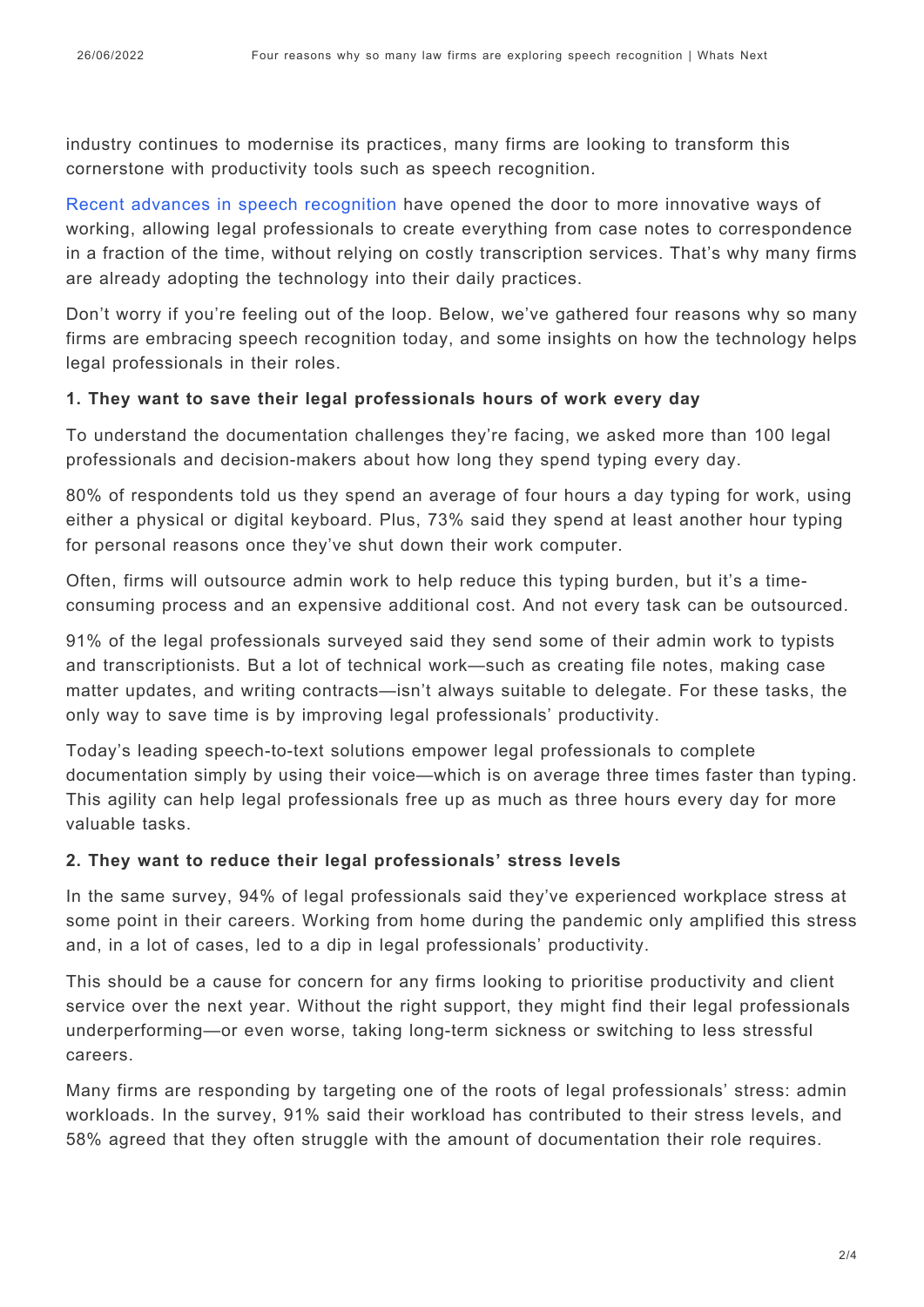Cloud-based technologies such as data management and collaboration platforms are already helping to alleviate some of this workload. But firms also have an opportunity to introduce other helpful cloud-based tools like speech recognition to help their legal professionals tackle documentation more efficiently.

#### **3. They want to stop rogue IT and stay compliant**

As more firms begin to see the value of speech recognition, the market is quickly becoming crowded with freeware apps and tools. These solutions may appeal to a legal professional who's overburdened with admin work, but they could create nightmares for their colleagues in IT.

When tech-savvy staff try to adopt their own speech-to-text solutions, they risk bringing in technologies that aren't sufficiently secure or genuinely fit for purpose.

Freeware tools aren't designed to meet the needs of legal professionals. They don't have the flexibility to incorporate complex legal terminology, the powerful speech engines required for reliable recognition, or the encryption and user management capabilities most firms demand.

For many legal practices, the best way to prevent staff from turning to freeware is to evaluate the professional-grade solutions available and implement them with oversight from the IT team. This will help firms remain compliant and ensure their legal professionals have the best support possible.

#### **4. They want to attract a new generation of legal professionals**

The role of a legal professional has traditionally been depicted with stacks of leather-bound books and thick folders of notes. But, as a younger generation of lawyers joins the workforce, they're bringing new ideas and technology demands along with them.

Younger lawyers are well-versed in using technology to make their lives easier—using new research and notetaking tools during their degrees, and consumer speech recognition assistants like Siri and Alexa throughout their personal lives. And they won't want to give any of it up once they start their careers.

Forward-thinking law firms have a chance to stand out among slow adopters and demonstrate efficient, tech-enabled environments that'll attract the most sought-after new talent. And that'll mean adopting new tools—like speech recognition—that are quickly gaining popularity across the sector.

### **Discover the true value of speech recognition for legal professionals**

We've covered just a few of the reasons law firms are adopting speech recognition tools today. [Get our report,](https://www.nuance.com/en-au/dragon/campaign/white-paper/legal-survey-report.html?cid=7016T000002LW5MQAW&utm_campaign=ADD-WL-2022-LegalSurveyReport-DigitalSurround&utm_medium=Organic&utm_source=whats_next) *[The Burden of Legal Documentation](https://www.nuance.com/en-au/dragon/campaign/white-paper/legal-survey-report.html?cid=7016T000002LW5MQAW&utm_campaign=ADD-WL-2022-LegalSurveyReport-DigitalSurround&utm_medium=Organic&utm_source=whats_next)*[,](https://www.nuance.com/en-au/dragon/campaign/white-paper/legal-survey-report.html?cid=7016T000002LW5MQAW&utm_campaign=ADD-WL-2022-LegalSurveyReport-DigitalSurround&utm_medium=Organic&utm_source=whats_next) to explore more of the challenges that are encouraging firms to embrace speech recognition—and see how our own solution, [Dragon](https://www.nuance.com/en-au/dragon/business-solutions/dragon-professional-anywhere.html) [Professional Anywhere,](https://www.nuance.com/en-au/dragon/business-solutions/dragon-professional-anywhere.html) is ideal for the complexities of the legal sector.